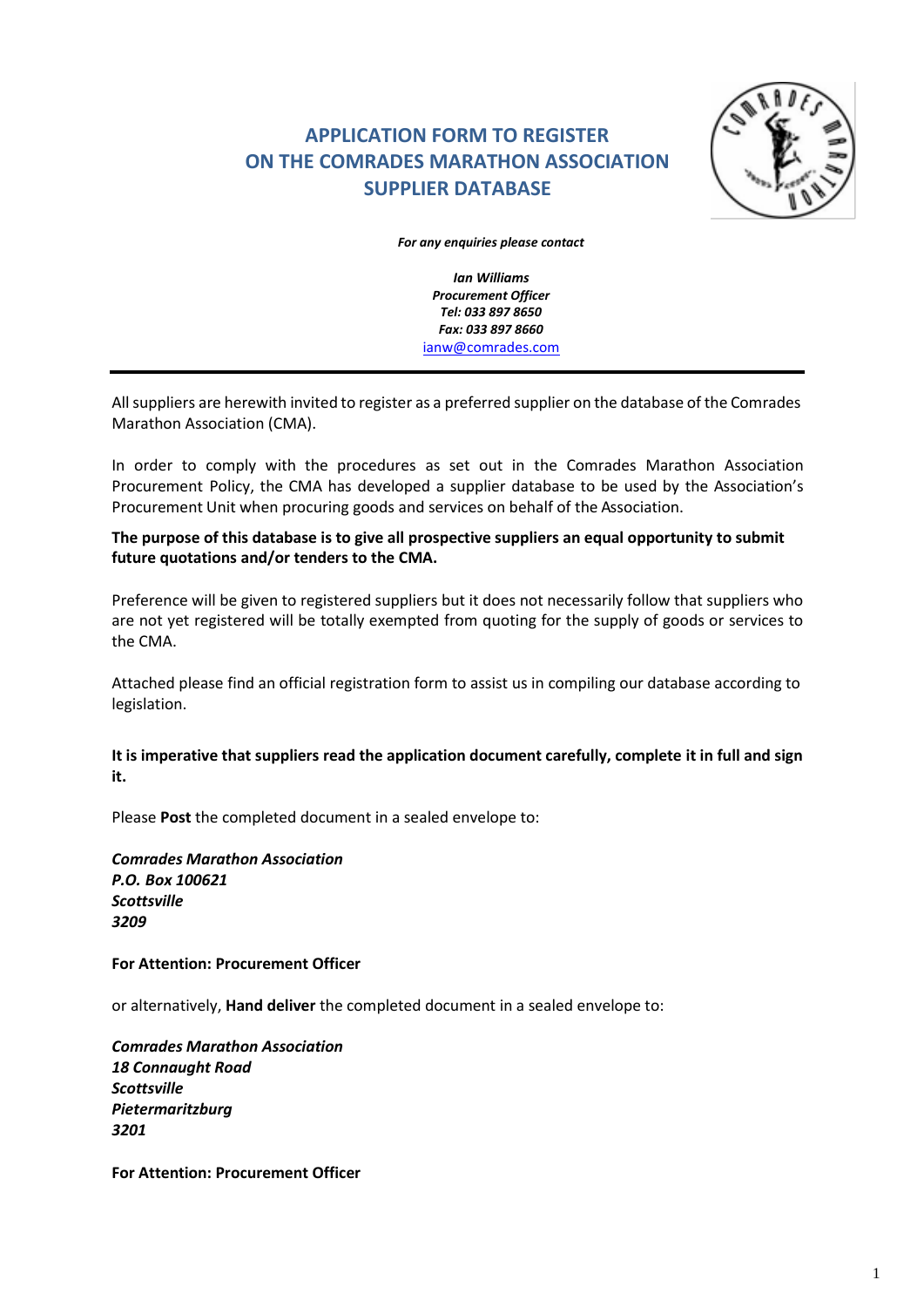

# **COMRADES MARATHON ASSOCIATION SUPPLIER DATABASE REGISTRATION FORM**

## **1. ORGANISATIONAL DETAILS**

| Registered Name of Company                         |  |
|----------------------------------------------------|--|
| <b>Trading Name</b>                                |  |
| <b>Physical Address</b>                            |  |
|                                                    |  |
| <b>Postal Address</b>                              |  |
|                                                    |  |
| <b>Contact Person</b>                              |  |
| Telephone Number                                   |  |
| <b>Fax Number</b>                                  |  |
| e- mail address                                    |  |
| <b>Website Address</b>                             |  |
| Company Registration number                        |  |
| <b>Established Date</b>                            |  |
| Co income Tax No:                                  |  |
| VAT Registration number                            |  |
| Average annual turnover                            |  |
| Core Business                                      |  |
| Company type:                                      |  |
| • Pty LTD                                          |  |
| • Sole Ownership                                   |  |
| • Close Corporation                                |  |
| • Co-operative                                     |  |
| • Other, please specify                            |  |
| Total no. of years the Co. has been in<br>business |  |

| Do you share facilities                                        |  |
|----------------------------------------------------------------|--|
| If Yes, which facilities are shared?                           |  |
| With whom do you share facilities (name of<br>firm/individual) |  |

# **2. BANKING DETAILS**

| Name of Bank:         |  |
|-----------------------|--|
| Town/City             |  |
| Branch Name and Code: |  |
| Account Number:       |  |
| <b>Account Holder</b> |  |
| Account Opened On:    |  |
| Type of Account       |  |

**IMPORTANT:** Please attach an original cancelled cheque or bank statement. BEFORE SUBMISSION, THIS SECTION MUST BE COMPLETED BY YOUR BANK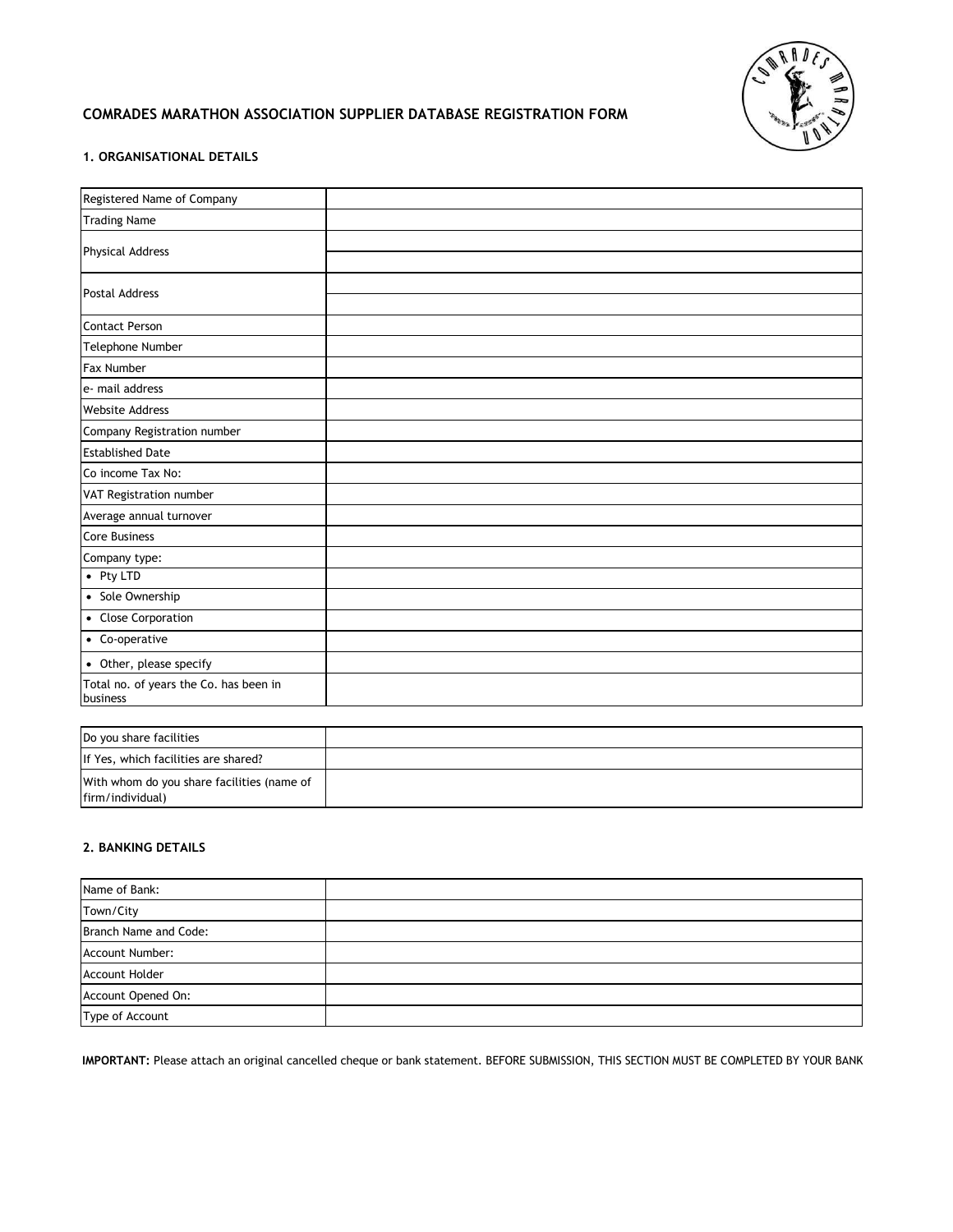I/we confirm that the above information on the client's account at this bank is correct.

| Signed on behalf of the Bank |                   |
|------------------------------|-------------------|
|                              |                   |
| Name                         |                   |
| Capacity                     | <b>Bank Stamp</b> |

## **3. BBBEE RATING DETAILS**

Which sector does your company belong to? Has your/the company been rated as per BBBEE by an accredited agency? If YES, attach a BBBEE Certificate.

#### **4. PREFERENCE POINTS CLAIM IN TERMS OF THE PREFERENTIAL PROCUREMENT REGULATIONS 2001**

Equity ownership claimed in terms of historically disadvantaged individual (HDI\*). Points to be calculated from information furnished in below table

| <b>Ownership</b>                      | Percentage owned |
|---------------------------------------|------------------|
| Equity ownership by HDI*              | %                |
| Equity ownership by Women             | %                |
| Equity ownership by Disabled persons# | %                |

#For disabled persons, indicate nature of impairment and attach a Doctor's certificate or any other proof of disability document

\*Historically Disadvantaged Individual (HDI)" means a South African citizen:

(1) who, due to the apartheid policy that had been in place, had no franchise in national elections prior to the introduction of the Constitution of the Republic of South Africa, 1983 (Act No 110 of 1983) or the Constitution of the Republic of South Africa, 1993, (Act No 200 of 1993) ("the interim Constitution); and/or

(2) who is a female; and/or

(3) who has a disability:

- provided that a person who obtained South African citizenship on or after the coming to effect of the Interim Constitution, is deemed not to be a HDI;
- Disability means, in respect of a person, a permanent impairment of a physical, intellectual, or sensory function, which results in restricted, or lack of, ability to perform an activity in the manner, or within the range, considered normal for a human being.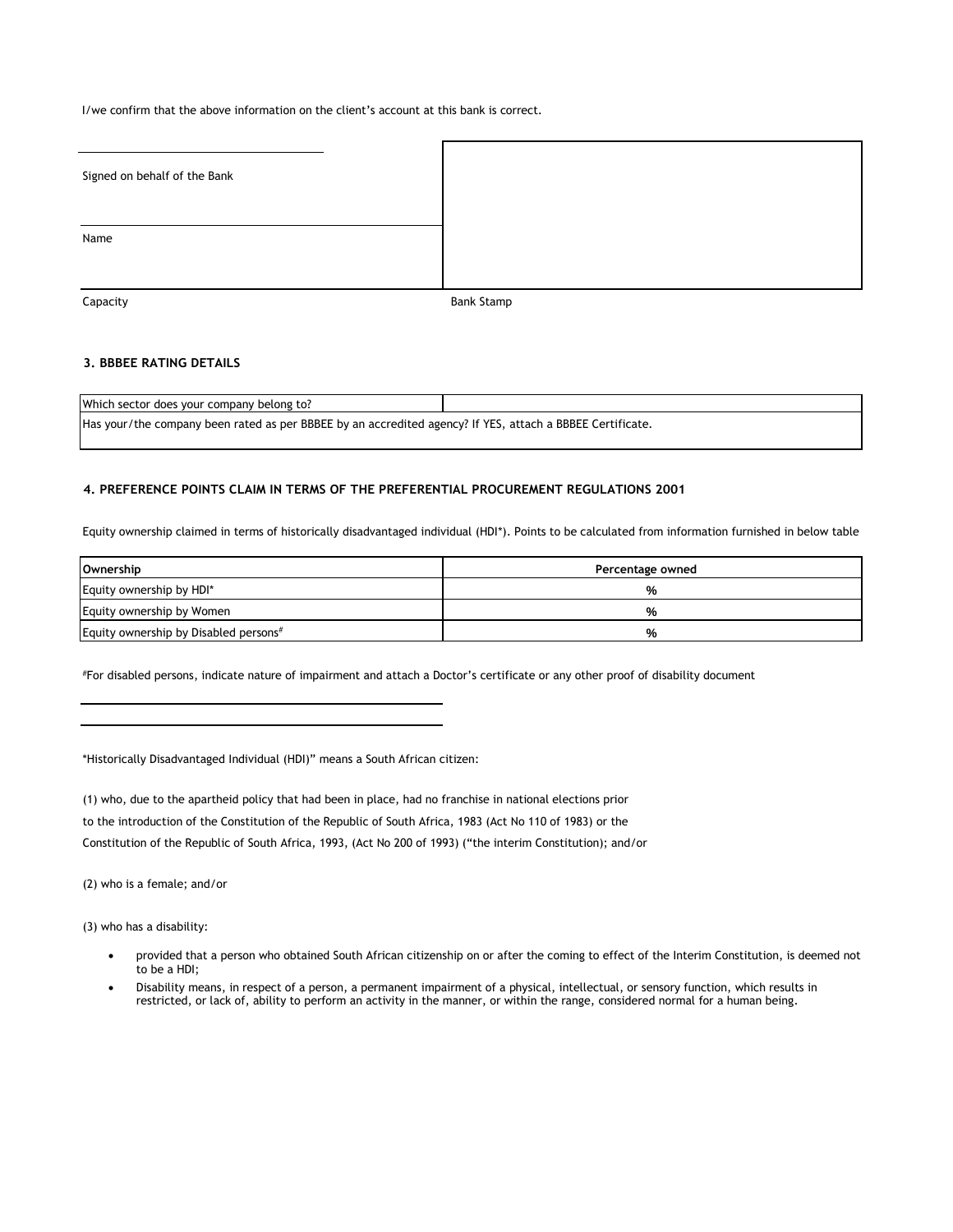List all Shareholders by Name, Position, Identity Number, Citizenship, HDI status and ownership, as relevant

|      |                                                |                  |                                     |                                          | * HDI<br><b>Status</b> |                 |                                        |
|------|------------------------------------------------|------------------|-------------------------------------|------------------------------------------|------------------------|-----------------|----------------------------------------|
| Name | Date/<br>Position<br>occupied in<br>Enterprise | <b>ID Number</b> | Date RSA<br>Citizenship<br>obtained | No<br>franchise<br>prior to<br>elections | Women                  | <b>Disabled</b> | % of business /<br>enterprise<br>owned |
|      |                                                |                  |                                     |                                          |                        |                 |                                        |
|      |                                                |                  |                                     |                                          |                        |                 |                                        |
|      |                                                |                  |                                     |                                          |                        |                 |                                        |
|      |                                                |                  |                                     |                                          |                        |                 |                                        |
|      |                                                |                  |                                     |                                          |                        |                 |                                        |

\*Indicate YES or NO

## **5. SHAREHOLDERS OWNERSHIP**

Please provide information on your company's shareholding: (Black is defined as African, Coloured and Indian)

| Name | by Black people | by Black women | Percentage shares held Percentage shares held Percentage shares held<br>by Disabled<br>persons |
|------|-----------------|----------------|------------------------------------------------------------------------------------------------|
|      |                 |                |                                                                                                |
|      |                 |                |                                                                                                |
|      |                 |                |                                                                                                |
|      |                 |                |                                                                                                |
|      |                 |                |                                                                                                |

#### Additional Documentation to be Attached:

¤ Shareholders Agreement(s)<br>¤ Certificate(s) of Ownership and Share register(s)

## **6. OWNERSHIP STRUCTURE**

Please tick the relevant one:

| Traditional white company                                 |  |
|-----------------------------------------------------------|--|
| Black Company (75.1 - 100 % black owned)                  |  |
| Black Company (50.1% - 75% black owned)                   |  |
| Black empowered company (25.1% - 50% black owned)         |  |
| Black influenced companies (5% - 25%)                     |  |
| Engendered company (30% owned and managed by black women) |  |

## **7. BOARD MEMBERS**

Please indicate percentage BEE control at board level if any.

Additional Documentation to be Attached:

<sup>□</sup> List of Directors

<sup>□</sup> Copy of ID documents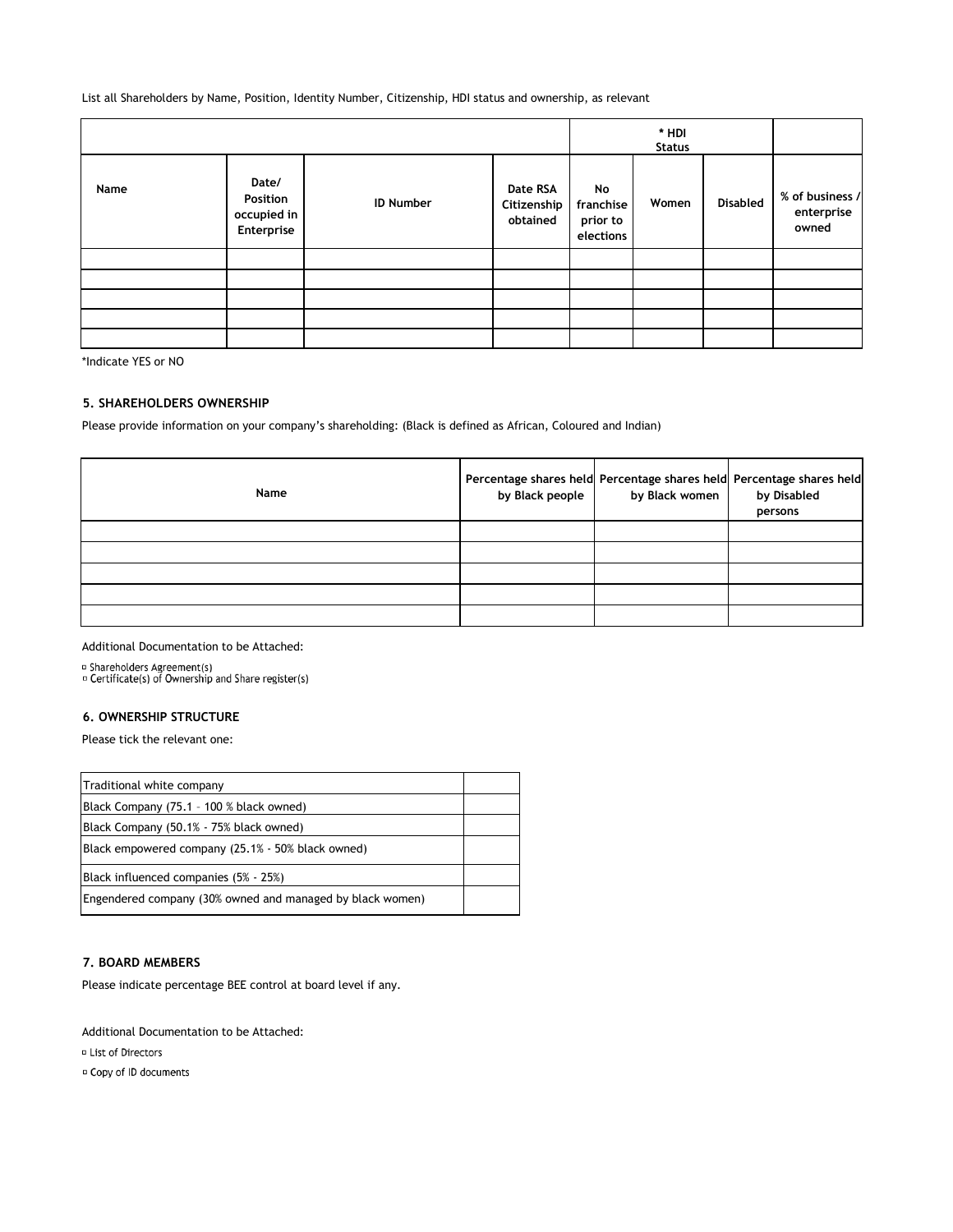| Full name | Designation | Exec/ Non-Exec | Race | Gender |
|-----------|-------------|----------------|------|--------|
|           |             |                |      |        |
|           |             |                |      |        |
|           |             |                |      |        |
|           |             |                |      |        |
|           |             |                |      |        |
|           |             |                |      |        |
|           |             |                |      |        |

#### **8. CURRENT EMPLOYED PORTFOLIO (EMPLOYMENT EQUITY)**

Occupational level of permanent employees:

| <b>Organisational Structure</b> | Senior Management |        | Middle Management |        | Junior Management |        | <b>Total</b> |        |
|---------------------------------|-------------------|--------|-------------------|--------|-------------------|--------|--------------|--------|
|                                 | Male              | Female | Male              | Female | Male              | Female | Male         | Female |
| <b>Black</b>                    |                   |        |                   |        |                   |        |              |        |
| Coloured                        |                   |        |                   |        |                   |        |              |        |
| Indian                          |                   |        |                   |        |                   |        |              |        |
| White                           |                   |        |                   |        |                   |        |              |        |
| Other                           |                   |        |                   |        |                   |        |              |        |
| "Black" Disabled                |                   |        |                   |        |                   |        |              |        |
| Total permanent employed        |                   |        |                   |        |                   |        |              |        |

Additional Documentation to be Attached:

<sup>□</sup> Employment Equity Plan

#### **9. SKILLS DEVELOPMENT (in terms of the National Skills Development Act)**

9.1 What is the total number of employees in the organisation?

9.2 Is your business registered with your Sector Education and Training Authority (SETA) \_\_\_\_\_\_\_\_\_\_\_\_\_\_\_\_\_\_\_\_

9.3 If the answer to 9.2 is NO, how then does the Co ensure training takes place? \_\_\_\_\_\_\_\_\_\_\_\_\_\_\_\_\_\_\_\_\_\_\_\_\_\_\_\_

Please give a brief description of your training programmes.

9.4 What percentage of your company's total payroll goes towards Skills Development?

#### **10. PREFERENTIAL PROCUREMENT (Past financial year)**

| Criteria                                                                                                                                            | Total measured<br><b>Procurement spend</b> | <b>Total BEE Spend</b> | Percentage BEE<br>spend |
|-----------------------------------------------------------------------------------------------------------------------------------------------------|--------------------------------------------|------------------------|-------------------------|
| BEE procurement spend from all suppliers based on the BEE<br>procurement recognition levels as a percentage of total measured<br>procurement spend. |                                            |                        |                         |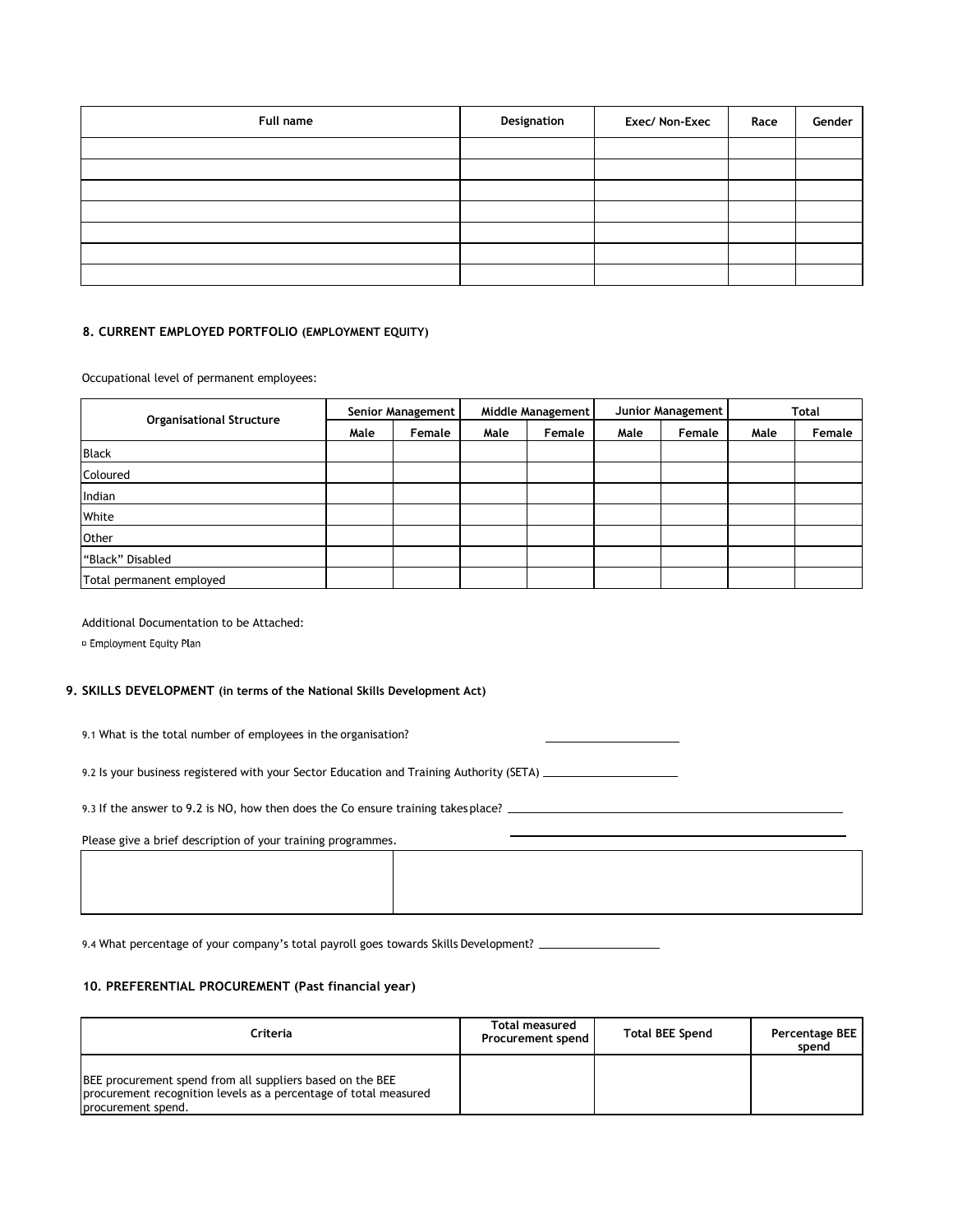| BEE procurement spend from suppliers that are more than 50% Black-<br>owned regardless of their BEE procurement recognition level              |  |  |
|------------------------------------------------------------------------------------------------------------------------------------------------|--|--|
| <b>BEE Procurement spend from suppliers that are more than 30% Black</b><br>Women- owned regardless of their BEE procurement recognition level |  |  |

#### **11. SUPPLIER'S DECLARATION OF INTEREST**

1. Any legal person, including persons employed by CMA, or persons who act on behalf of CMA or persons having a kinship with persons employed by CMA, including a blood relationship, may make an offer. In view of the possible allegations of favouritism, should the resulting bid, or part thereof, be awarded to persons employed by CMA, or to persons who act on behalf of CMA, or to persons connected with or related to them, it is required that suppliers or their authorized representatives shall declare their position vis-à-vis their registration on CMA database, evaluating authority and/or take an oath declaring their interest, where:

1.1the supplier is employed by CMA or acts on behalf of CMA; and/or

- 1.2the legal person on whose behalf the bid document is signed, has a relationship with a person/s who are involved with the evaluation of the bid(s), or
- 1.3where it is known that such a relationship exists between the person or persons for whom or on whose behalf the declarant acts and persons who are involved with the evaluation of CMAs tenders.

#### **IN ORDER TO GIVE EFFECT TO THE ABOVE, THE FOLLOWING QUESTIONNAIRE SHALL BE COMPLETED:**

**2.**Are you or any person connected with CMA? **YES / NO**

2.1If "YES", state particulars.

**3.**Do you or any person have a relationship (family, friend, other) with a person employed by CMA, concerned with any Bid Committee or Procurement Unit, and who may be involved with the registration of supplier, evaluation or adjudication **YES /NO**

3.1If "YES", state particulars.

**4.**Are you aware of any relationship (family, friend, other) between another supplier and any person employed by CMA, concerned with any Committee or Procurement Unit who may be involved with supplier registration, evaluation or adjudication of tender **YES /NO**

4.1If "YES", state particulars

#### **DECLARATION**

I hereby declare that the above information is true and correct.

COMPANY NAME DATE DATE NAME SIGNATURE DATE

\_\_\_\_\_\_\_\_\_\_\_\_\_\_\_\_\_\_\_\_\_\_\_\_\_\_\_\_\_ \_\_\_\_\_\_\_\_\_\_\_\_\_\_\_\_\_\_\_\_\_\_\_\_\_\_\_ \_\_\_\_\_\_\_\_\_\_\_\_\_\_\_\_\_\_\_\_\_\_ \_\_\_\_\_\_\_\_\_\_\_\_\_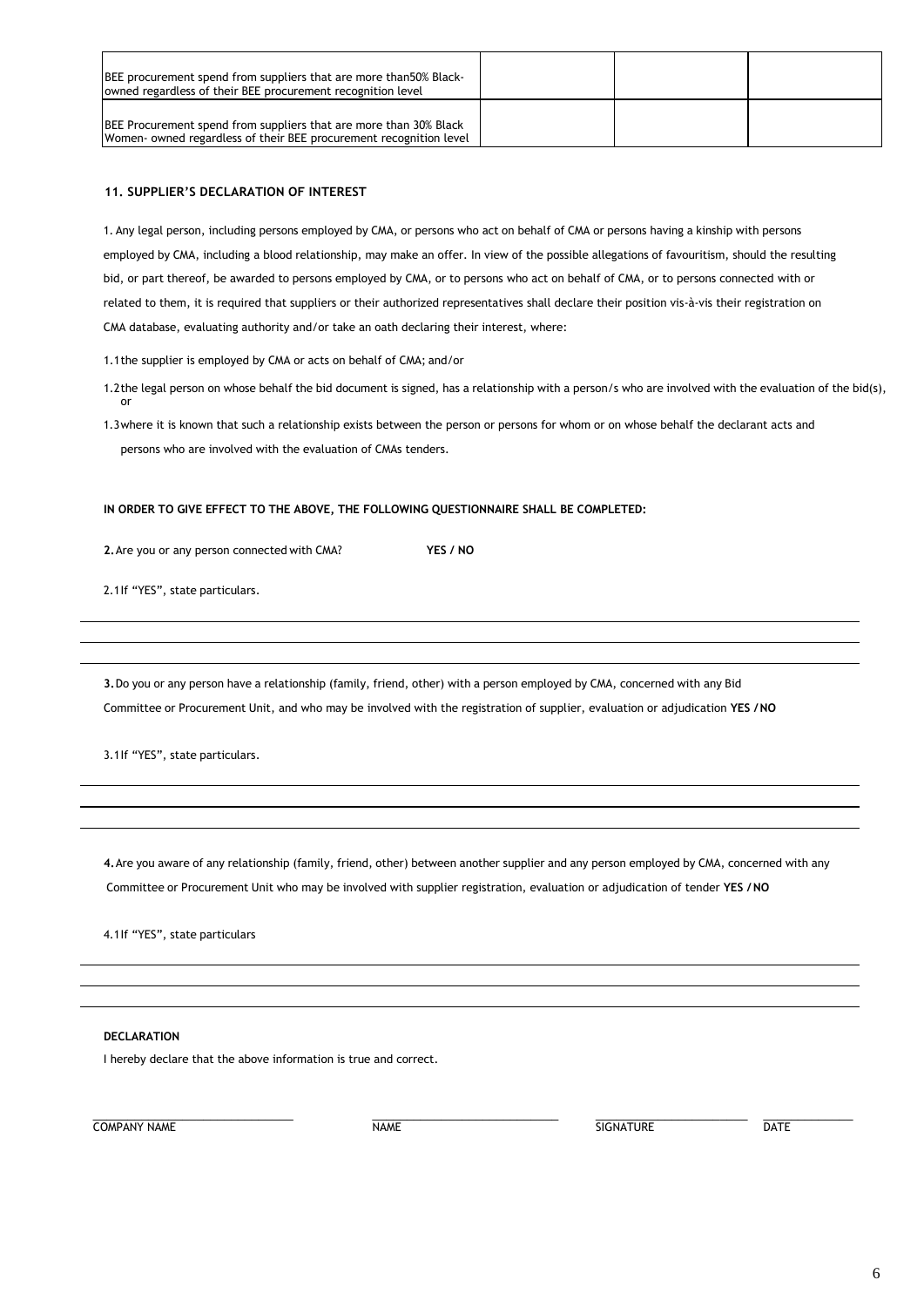# *Please note that no more than three (3) main groups can be registered for*

| <b>MAIN GROUP</b>                                   | <b>SERVICE / GOODS</b>                                                                          | <b>TICK RELEVANT</b><br><b>BOX</b> |
|-----------------------------------------------------|-------------------------------------------------------------------------------------------------|------------------------------------|
| <b>HR</b>                                           | Employee Assistance Program Providers                                                           |                                    |
|                                                     | <b>Industrial Relations</b>                                                                     |                                    |
|                                                     | <b>HR Consultants</b>                                                                           |                                    |
|                                                     | Recruitment Advertising                                                                         |                                    |
|                                                     | Payroll Outsourcing                                                                             |                                    |
|                                                     | Recruitment, Selection and Placements                                                           |                                    |
|                                                     | Facilitators: Team Building & Strategic Planning                                                |                                    |
|                                                     | <b>Wellness Programmes</b>                                                                      |                                    |
|                                                     | <b>Healthcare Facilities</b>                                                                    |                                    |
|                                                     | <b>Training courses</b>                                                                         |                                    |
|                                                     | <b>Conflict Management</b>                                                                      |                                    |
|                                                     | Project Management                                                                              |                                    |
|                                                     | <b>Emotional Intelligence</b>                                                                   |                                    |
|                                                     | Basic, Intermediate and advanced Microsoft computing courses i.e. Excel,<br>PowerPoint and Word |                                    |
|                                                     | PFMA                                                                                            |                                    |
|                                                     | Procurement related courses                                                                     |                                    |
|                                                     | Finance for non-financial managers                                                              |                                    |
|                                                     | IT related courses                                                                              |                                    |
|                                                     | Risk Management                                                                                 |                                    |
|                                                     | Corporate Governance                                                                            |                                    |
|                                                     | King III Updates                                                                                |                                    |
|                                                     | <b>Company Secretary</b>                                                                        |                                    |
|                                                     | <b>Minute Taking</b>                                                                            |                                    |
|                                                     | Business and Report Writing (ranging from NQF 4 - 7)                                            |                                    |
|                                                     | Occupational Health and Safety                                                                  |                                    |
|                                                     | <b>Facilities Management</b>                                                                    |                                    |
|                                                     | <b>Presentation Skills</b>                                                                      |                                    |
|                                                     | <b>Negotiation Skills</b>                                                                       |                                    |
|                                                     | Time Management                                                                                 |                                    |
|                                                     | <b>Advanced Research Methodology</b>                                                            |                                    |
|                                                     | Market Research and Analysis                                                                    |                                    |
|                                                     | <b>Protocol Training</b>                                                                        |                                    |
| Accounting, Auditing and<br><b>Finance Services</b> | <b>Financial Accounting</b>                                                                     |                                    |
|                                                     | Forensic Audit                                                                                  |                                    |
|                                                     | Auditing                                                                                        |                                    |
|                                                     | Management Accounting                                                                           |                                    |
|                                                     | Assets Management                                                                               |                                    |
|                                                     | Financial Risk Management                                                                       |                                    |
|                                                     | Other (Please Specify)                                                                          |                                    |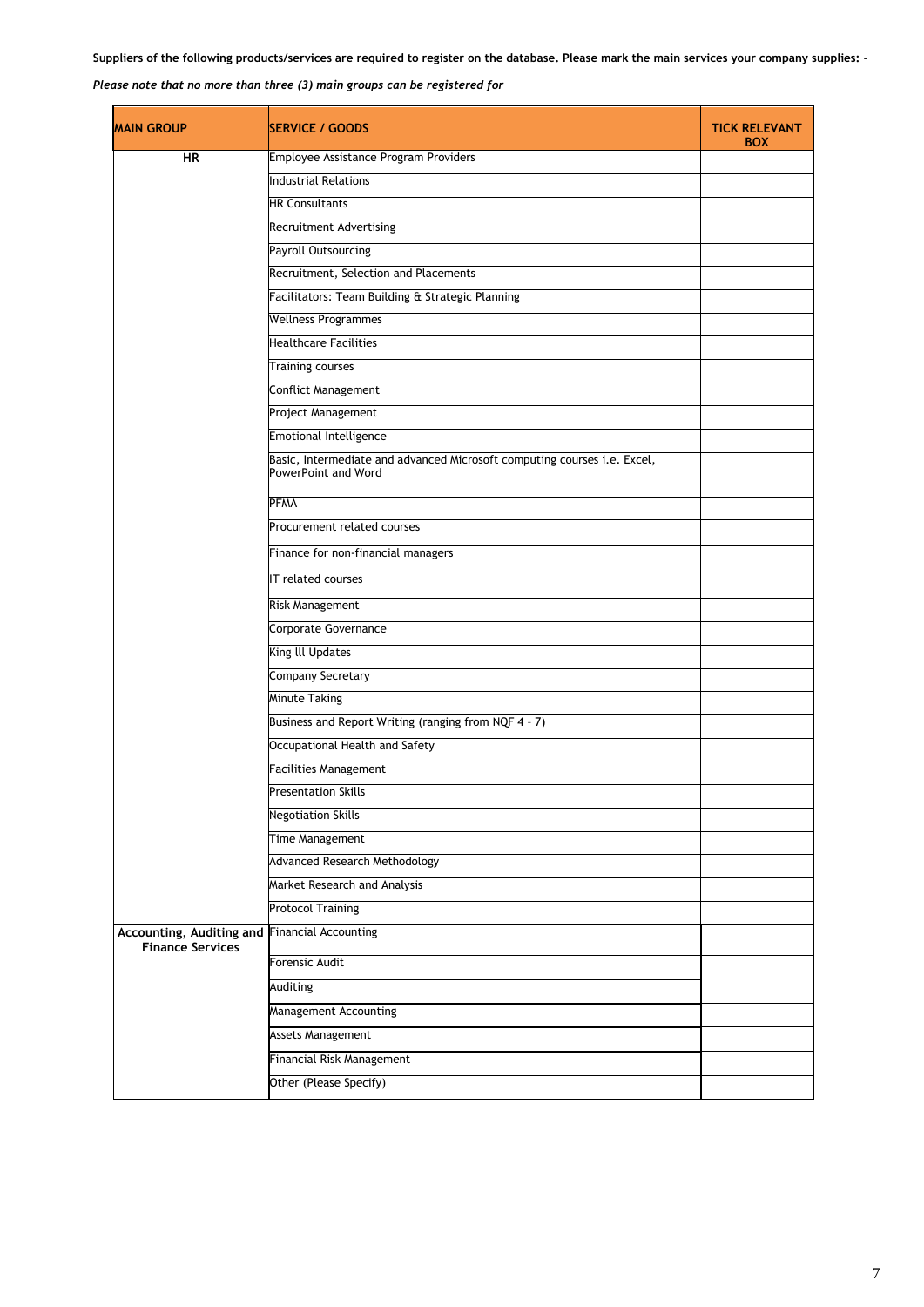| Supply Chain Management Supply Chain Consultants     |                                                                     |  |
|------------------------------------------------------|---------------------------------------------------------------------|--|
| <b>Services</b>                                      | Supply Chain System Development                                     |  |
|                                                      | Supply Chain Benchmarking                                           |  |
|                                                      | Supply Chain Business Process Development                           |  |
|                                                      | Other (Please Specify)                                              |  |
| IT                                                   | Software Development                                                |  |
|                                                      | System Developers                                                   |  |
|                                                      | <b>IT Peripherals</b>                                               |  |
|                                                      | <b>IT Consultants</b>                                               |  |
|                                                      | <b>IT Project Managers</b>                                          |  |
|                                                      | IT Network infrastructure                                           |  |
|                                                      | <b>Computer Hardware Suppliers</b>                                  |  |
|                                                      | Computer & Printer maintenance                                      |  |
|                                                      | Programming                                                         |  |
| Logistics                                            | Courier Services                                                    |  |
|                                                      | Offsite Storage                                                     |  |
| Catering                                             | <b>Catering Services</b>                                            |  |
|                                                      | Supply of office refreshments e.g. groceries                        |  |
|                                                      | Supply of Meeting refreshments e.g. snack platters                  |  |
| <b>Office Equipment</b>                              | Envelopes, Business Cards, & Letterheads                            |  |
|                                                      | Stationery                                                          |  |
|                                                      | Office Furniture                                                    |  |
|                                                      |                                                                     |  |
|                                                      | Newspapers & Magazines                                              |  |
|                                                      | Photocopying Machines, Printers and Faxes<br>Video Conferencing     |  |
|                                                      | <b>Shredders</b>                                                    |  |
|                                                      | <b>Electric Binding Machines</b>                                    |  |
|                                                      | Projectors                                                          |  |
|                                                      | Conference recorders                                                |  |
|                                                      |                                                                     |  |
|                                                      | Upholstery cleaning<br>Flower arrangements and Event décor services |  |
| Maintenance/Repairs/<br><b>Renovations/ Services</b> |                                                                     |  |
|                                                      | Fire systems and equipment (e.g. fire extinguishers etc.)           |  |
|                                                      | <b>Security Services</b>                                            |  |
|                                                      | <b>Access Control Systems</b>                                       |  |
|                                                      | <b>CCTV Systems</b>                                                 |  |
|                                                      | Metal Detector Systems                                              |  |
|                                                      | <b>Building Construction</b>                                        |  |
|                                                      | <b>Furniture Repairs</b>                                            |  |
|                                                      | <b>Asset Management</b>                                             |  |
|                                                      | Furniture Procurement                                               |  |
|                                                      | Air Conditioning Services & Repairs                                 |  |
|                                                      | Architects                                                          |  |
|                                                      | Auctioneers                                                         |  |
|                                                      | <b>Electrical Contractors</b>                                       |  |
|                                                      | Facilities Management and Building Systems                          |  |
|                                                      | <b>Industrial Engineers</b><br><b>Plumbing Services</b>             |  |
|                                                      | <b>Electrical Services</b>                                          |  |
|                                                      | <b>Interior Designers</b>                                           |  |
|                                                      |                                                                     |  |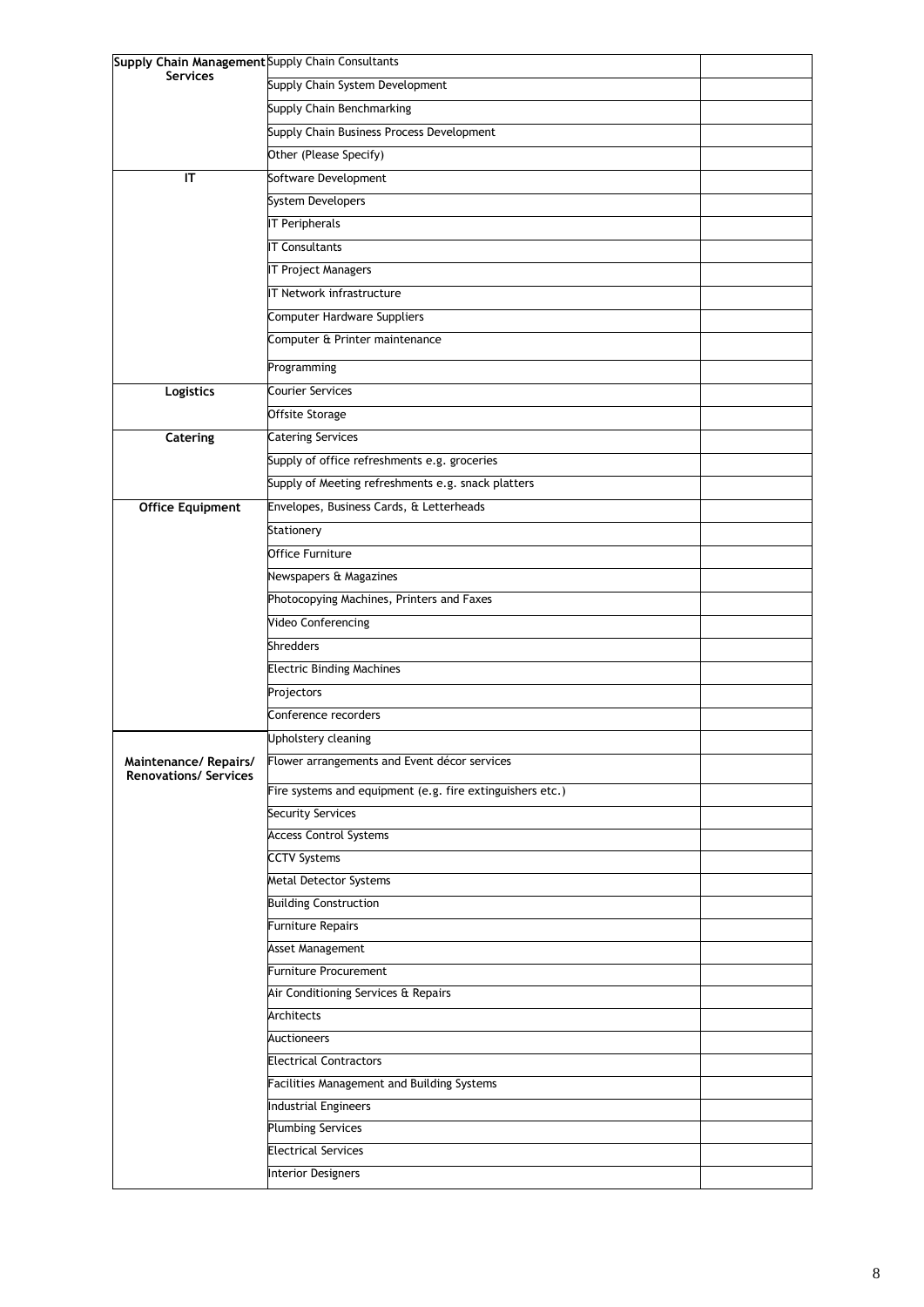| Maintenance/ Repairs/<br><b>Renovations/ Services</b> | <b>Quantity Surveyors</b>                                                                                          |  |
|-------------------------------------------------------|--------------------------------------------------------------------------------------------------------------------|--|
|                                                       | Office and Building Maintenance                                                                                    |  |
|                                                       | <b>Structural Cabling</b>                                                                                          |  |
|                                                       | Office and Furniture Removal                                                                                       |  |
|                                                       | Assets Management                                                                                                  |  |
|                                                       | Carpet and office Cleaning services                                                                                |  |
|                                                       | <b>Window Cleaning</b>                                                                                             |  |
|                                                       | Washroom Hygiene Services                                                                                          |  |
|                                                       | Repairs and Sales of Domestic and Commercial Appliances                                                            |  |
|                                                       | Locksmith specialists                                                                                              |  |
|                                                       | <b>Glass repairs and Suppliers</b>                                                                                 |  |
|                                                       | Pest Control                                                                                                       |  |
|                                                       | <b>Plant Hire</b>                                                                                                  |  |
|                                                       | <b>Blinds Installation</b>                                                                                         |  |
|                                                       | Other (Please specify)                                                                                             |  |
| Marketing &<br><b>Communications</b>                  | Advertising                                                                                                        |  |
|                                                       | <b>Exhibitions</b>                                                                                                 |  |
|                                                       | <b>Billboard Advertising</b>                                                                                       |  |
|                                                       | Printing services                                                                                                  |  |
|                                                       | Corporate Gifts (including medals, trophies, frames etc.)                                                          |  |
|                                                       | Layout and design of corporate publications                                                                        |  |
|                                                       | Photography services                                                                                               |  |
|                                                       | Videography services                                                                                               |  |
|                                                       | Media Campaigns                                                                                                    |  |
|                                                       | Reputation and Stakeholder Management                                                                              |  |
|                                                       | Graphic Design                                                                                                     |  |
|                                                       | Other (Please specify):                                                                                            |  |
| Event supplies &<br><b>Equipment Hire</b>             | Crowd control fencing hire                                                                                         |  |
|                                                       | Marquees, tents and gazebo hire                                                                                    |  |
|                                                       | Branded event equipment suppliers (gazebos, banners, flags)                                                        |  |
|                                                       | Tables, chairs and accessories hire                                                                                |  |
|                                                       | Portable toilet hire                                                                                               |  |
|                                                       | Steel container (storage, office etc.) hire                                                                        |  |
|                                                       | Signage manufacturers and suppliers                                                                                |  |
|                                                       | Sound/PA system hire                                                                                               |  |
|                                                       | Water/juice sachet suppliers for events                                                                            |  |
|                                                       | Food and snack vendors/suppliers (take-away meals, chocolate, fruit, vegetables,<br>fresh meat, energy foods etc.) |  |
|                                                       | Catering equipment hire                                                                                            |  |
|                                                       |                                                                                                                    |  |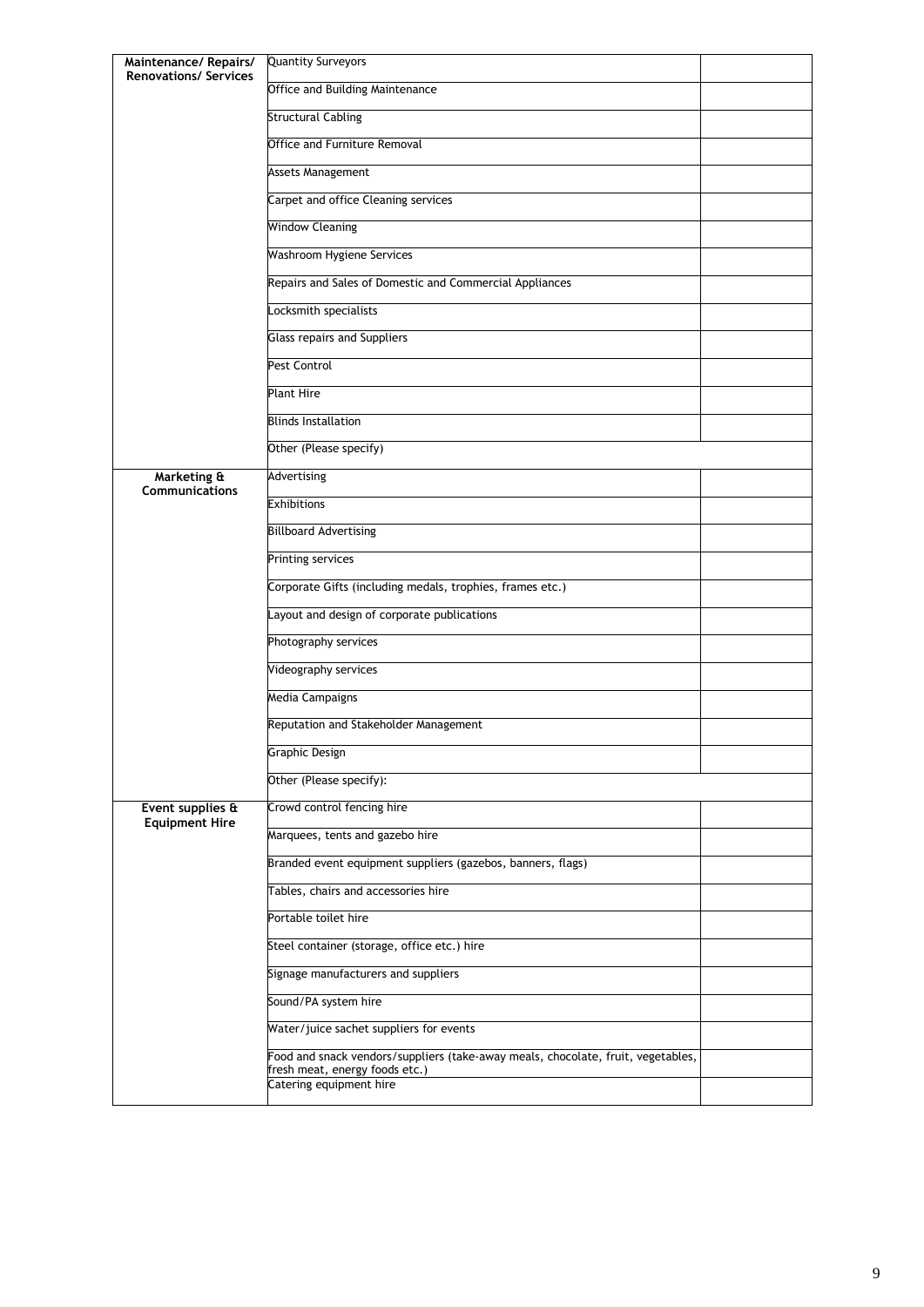| Event supplies &<br><b>Equipment Hire</b> | Scaffolding, gantry structures hire                       |  |
|-------------------------------------------|-----------------------------------------------------------|--|
|                                           | Ambulance service, emergency services etc.                |  |
|                                           | Medals, medallions, coins suppliers                       |  |
|                                           | Clothing (all types) suppliers                            |  |
|                                           | Motorcycle, vehicle hire services for route at road races |  |
|                                           | Videography, photography hire services                    |  |
|                                           | Safety officer hire services                              |  |
|                                           | Musicians, DJ, MC hire and services                       |  |
|                                           | Television, DVD, satellite equipment-hire.                |  |
|                                           | Plant hire (TLB, front end loader, Bobcat etc.)           |  |
|                                           | Medical and first aid supplies                            |  |
|                                           | Race packs, wristbands, drawstring bags etc. for events   |  |
|                                           | Other (Please specify):                                   |  |
|                                           | Flights & Accommodation                                   |  |
| <b>Travel</b>                             | <b>Venue Hire</b>                                         |  |
|                                           | Car Hire                                                  |  |
|                                           | Visa applications                                         |  |
|                                           | Corporate Legal Services:                                 |  |
|                                           | Lawyers                                                   |  |
|                                           | Advocates                                                 |  |
| Legal                                     | Servitudes Sites Agreements                               |  |
|                                           | <b>Competition Lawyers</b>                                |  |
|                                           | Labour Lawyers                                            |  |
|                                           | Other (Please specify)                                    |  |
|                                           | Economic analysis                                         |  |
| <b>Research Strategy</b>                  | Market analysis                                           |  |
|                                           | Corporate Strategy Development                            |  |
|                                           | Industry/Sector Specific Research                         |  |
|                                           | <b>Economic Trends</b>                                    |  |
|                                           | Newspapers, Periodicals and Reference Books               |  |
|                                           |                                                           |  |

**Others**

**Any Comments / Notes:**